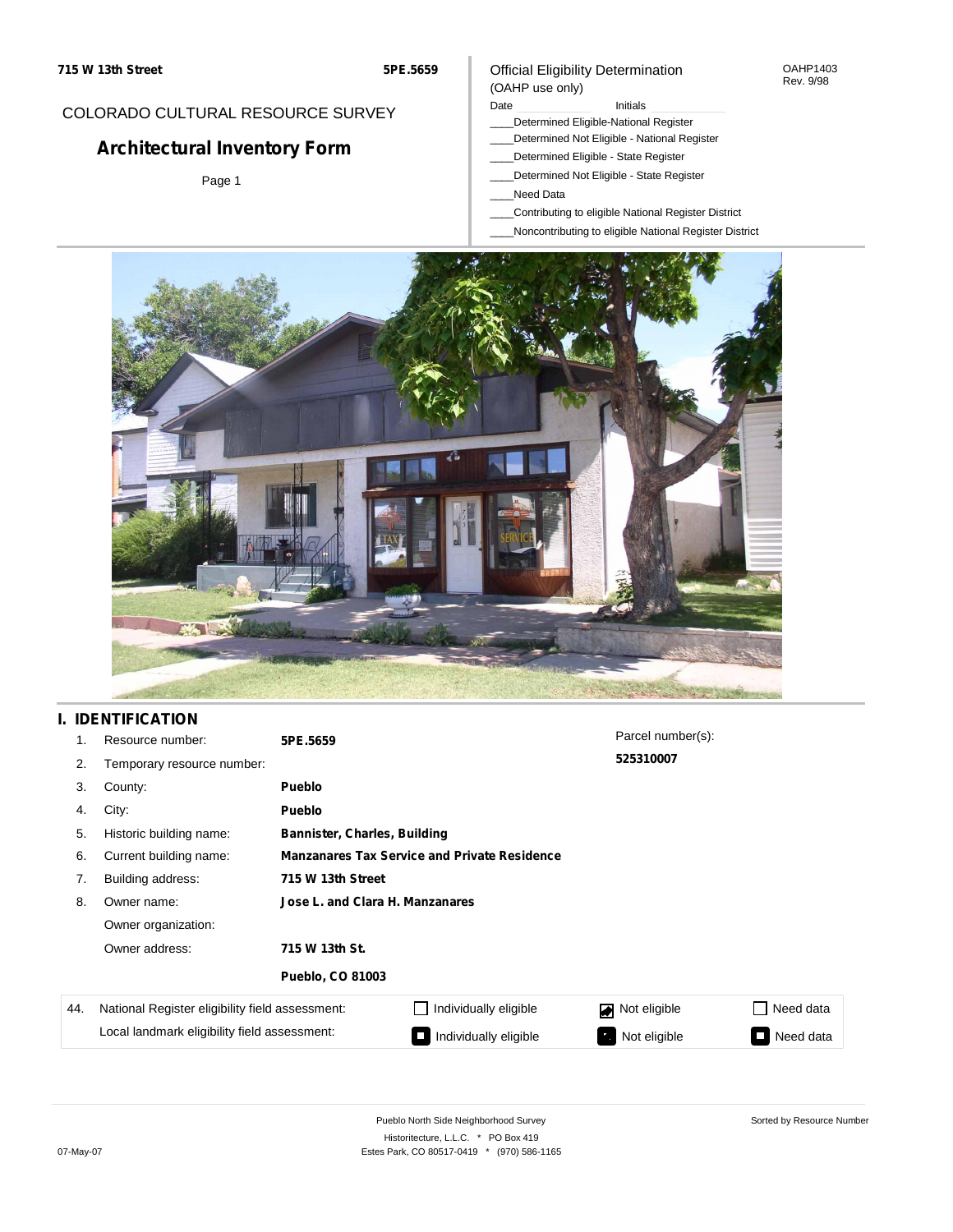Sorted by Resource Number

## **Architectural Inventory Form**

Page 2

### **II. GEOGRAPHIC INFORMATION**

| 9.  | P.M.<br>6th         |          | Township:                            |       | <b>20S</b> |    |           |           | 65W<br>Range:     |         |
|-----|---------------------|----------|--------------------------------------|-------|------------|----|-----------|-----------|-------------------|---------|
|     | 1/4<br><b>SW</b>    | NE<br>of | 1/4                                  | of NE | 1/4        | of | <b>SW</b> | 1/4       | of Section        | 25      |
| 10. | UTM reference zone: |          | 13                                   |       |            |    |           |           |                   |         |
|     | Easting:            |          | 533536                               |       |            |    |           | Northing: |                   | 4236632 |
| 11. | USGS quad name:     |          | <b>Northeast Pueblo</b>              |       |            |    |           | Scale:    |                   | 7.5     |
|     | Year:               |          | 1961 (Photorevised 1970 and<br>1974) |       |            |    |           |           |                   |         |
| 12. | $Lot(s)$ :          |          | Lot 10; Block 3                      |       |            |    |           |           |                   |         |
|     | Addition:           |          | <b>Craig's Addition</b>              |       |            |    |           |           | Year of addition: | 1871    |

13. Boundary description and justification:

The boundary, as described above, contains but does not exceed the land historically associated with this property.

П Metes and bounds exist:

### **III. ARCHITECTURAL DESCRIPTION**

| 14. | Building plan (footprint, shape):<br>Other building plan descriptions: | <b>Rectangular Plan</b>                      |                       |
|-----|------------------------------------------------------------------------|----------------------------------------------|-----------------------|
| 15. | Dimensions in feet (length x width):                                   | 1,262 square feet                            |                       |
| 16. | Number of stories:                                                     | 1                                            |                       |
| 17. | Primary external wall material(s):                                     | <b>Stucco</b><br><b>Wood/Vertical Siding</b> | Other wall materials: |
| 18. | Roof configuration:                                                    | <b>Gabled Roof/Front Gabled Roof</b>         |                       |
|     | Other roof configurations:                                             |                                              |                       |
| 19. | Primary external roof material:                                        | <b>Asphalt Roof/Composition Roof</b>         |                       |
|     | Other roof materials:                                                  |                                              |                       |
| 20. | Special features:                                                      | Fence                                        |                       |
|     |                                                                        | Porch                                        |                       |

#### 21. General architectural description:

Oriented to the south, the building rests on a concrete foundation. Buff-tinted stucco clads the exterior walls, Brown, aluminum siding covers the gables. Windows are generally 1-beside-1-light, sliding sash, with aluminum frames. The front (south) facade hosts two different bays. The east bay is actually a storefront, with vertical wood siding as exterior wall cladding. Flanking either side of a doorway at the center of the storefront are 3-sided, canted bow window. Above them is a wood-shake-covered pent roof, which also shelters the doorway. Above the window and pent roof are clerestory windows comprised of 2 bands of sliding-sash windows. The doorway hosts a 2-light, 2-panel, white, metal door, with decorative leaded glass, in a prairie-style pattern. A single, concrete step approaches the doorway. Dominating the west bay is an integral porch. It has a concrete floor and black-painted, decorative wrought-iron railings and supports. Small leaf ornaments and the monogram "M" have been painted a salmon color. Three concrete steps approach the porch on its east side, corresponding to a doorway opening beneath the porch. It hosts a two-panel, white metal door, with two rectangular lights beneath a fanlight. These lights have frosted glass in a brass-coated leading. A long solar panel spans the entire façade between the top of the bays and bottom of the gable. Another doorway opens north of center in the west elevation. A small, front-gabled structure protrudes from the west end of the rear (north) elevation. Opening in this structure's east elevation is another doorway, providing access to a concrete patio. Gray, interlocking asphalt shingles cover the front-gabled main roof. Brown-painted wood fascia and soffit box the eaves.

22. Architectural style:

**No Style**

Pueblo North Side Neighborhood Survey Historitecture, L.L.C. \* PO Box 419 07-May-07 **Estes Park, CO 80517-0419** \* (970) 586-1165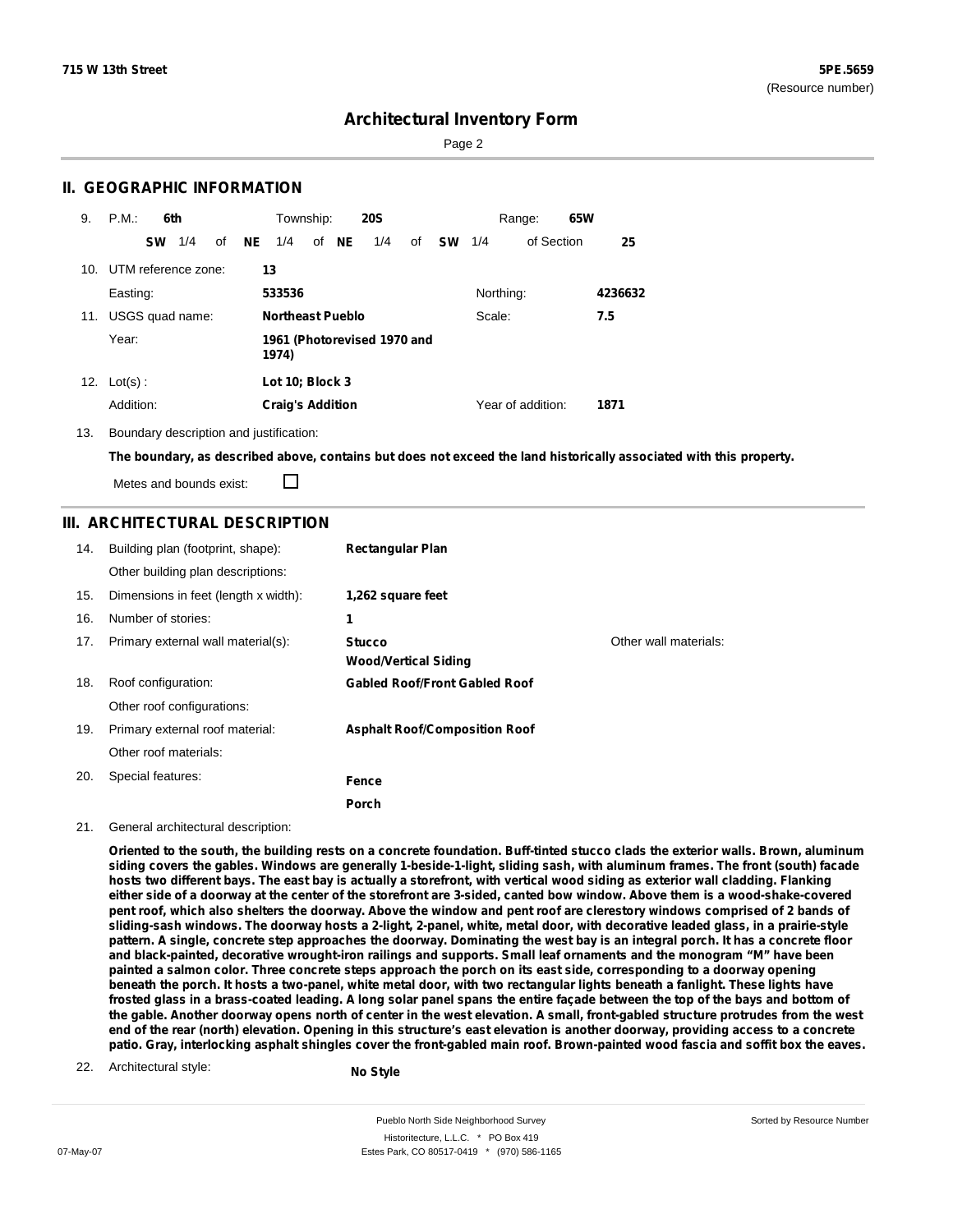Page 3

Other architectural styles:

Building type:

23. Landscape or special setting features:

This property is located on terrain sloping downward from north to south, with an elevation of around 4,700 feet above mean sea level. The neighborhood features modest, one- and two-story houses and commercial buildings. Setbacks from West 13th Street, the busy, principal east-west thoroughfare through this area, are generally the same on this block, except for the shallow setback of this particular building. This property is situated on the north side of West 13th Street, between 713 West 13th Street to the east and 719 West 13th Street to the west. Grass covers the strip separating the sidewalk from the street; a low, stucco-covered wall flanks the north side of the sidewalk. A planted-grass yard, with mature landscaping, covers the yard. **Surrounding the backyard is wood privacy fence.**

- 24. Associated buildings, features or objects:
	- 1 : Type: **Garage** Describe: A 2-car garage is located north of the house. Oriented to the north, the building rests on a **concrete slab. Broad, brown-painted, horizontal wooden composition siding clads the exterior walls. The east and west elevations are largely open. Dominating the front (north) elevation is a 32-panel, steel, overhead-retractable garage door, painted brown. Gray asphalt shingles cover the front-gabled roof. Boxing the eaves are brown-painted wood fascia and soffit.**

### **IV. ARCHITECTURAL HISTORY**

| 25. | Date of Construction:  | Estimate:                        | Actual: | 1920                                                                                          |
|-----|------------------------|----------------------------------|---------|-----------------------------------------------------------------------------------------------|
|     | Source of Information: |                                  |         | Pueblo County Office of Tax Assessor. Property information card [internet].                   |
| 26. | Architect:             | unknown                          |         |                                                                                               |
|     | Source of information: |                                  |         |                                                                                               |
| 27. | Builder:               | unknown                          |         |                                                                                               |
|     | Source of information: |                                  |         |                                                                                               |
| 28. | Original Owner:        | <b>Charles A. Bannister</b>      |         |                                                                                               |
|     | Source of information: | Co. consulted 1886 through 2003. |         | Pueblo City Directory. Pueblo, Co.; Salt Lake City; Kansas City, Mo.; and others: R.L. Polk & |

29. Construction history:

According to Pueblo County Tax Assessor records, this building was constructed in 1920. Sanborn maps and city directories corroborate this date. The building was originally just the storefront (eastern) half of the existing structure. After he acquired the property in 1974, Jose Manzanares constructed his house around the existing building, more than doubling the size of the **structure and introducing a new roof over both portions.**

30. Location: **original** Date of move(s):

#### **V. HISTORICAL ASSOCIATIONS**

| 31. | Original use(s):     | <b>Grocery Store</b>                   |
|-----|----------------------|----------------------------------------|
| 32. | Intermediate use(s): | <b>Specialty Store</b>                 |
| 33. | Current use(s):      | <b>Single Dwelling</b><br>Professional |
| 34. | Site type(s):        | <b>Office, Residence</b>               |

35. Historical background:

This building, constructed in 1920, was originally associated with Charles A. Bannister. Around 1930, N. Rollo Crouch operated a grocery store out of this building. He had been associated with his brother, Sterling P. Crouch, in operating the Davis Fruit Company. He and his wife, Clara B. Crouch, resided across the street, at 726 West 13th Street (5PE.517.39). Prior to his death in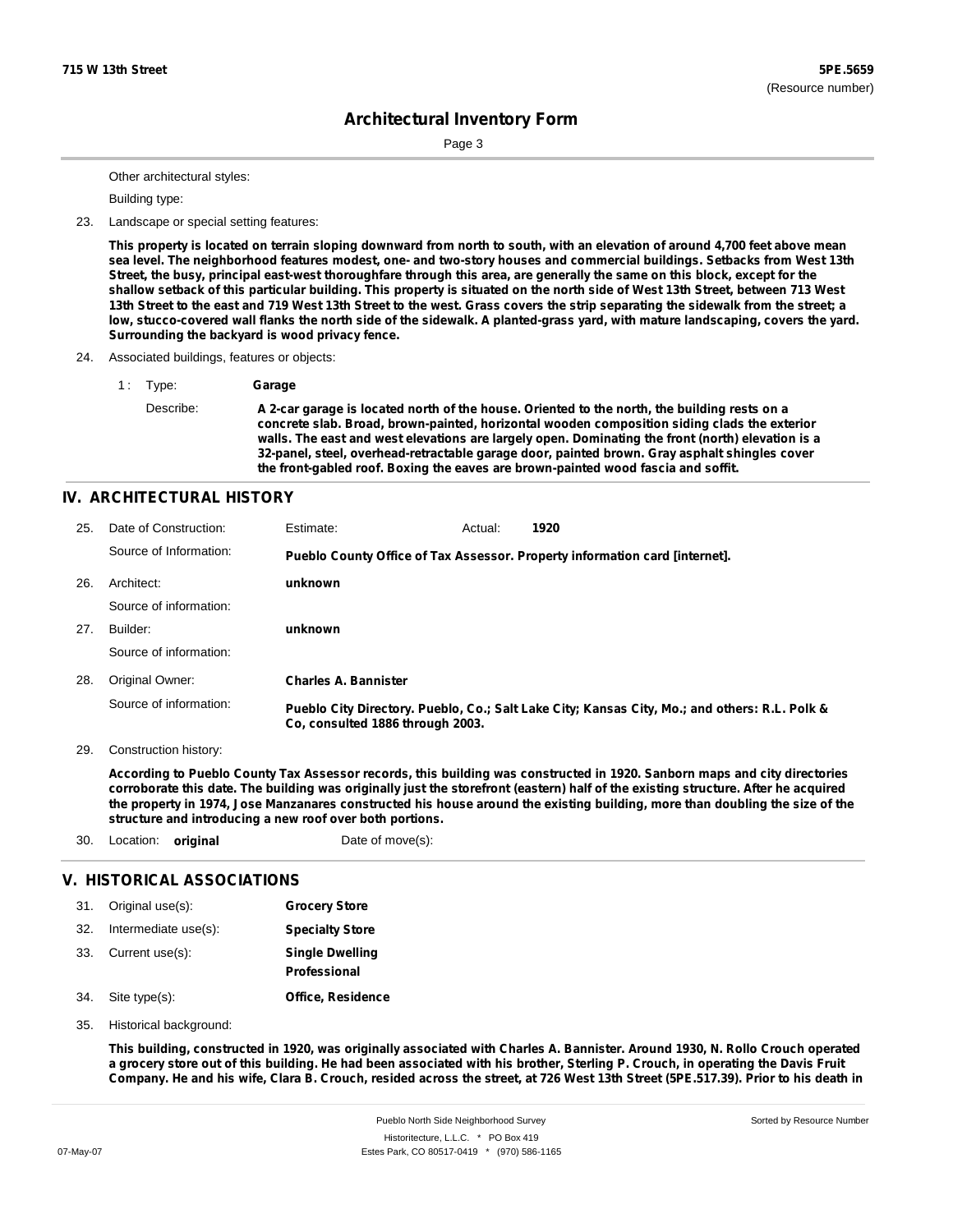Page 4

**August 1938, Crouch resided at 1121 West 26th Street.**

By 1935 through at least 1940, this building housed North Side Shoe Repair. From around 1945 until his death in 1953, this storefront served as Daniel E. Boyle's cabinet shop. Boyle arrived in Pueblo County around 1923. He farmed in the Avondale area for several years before moving to Pueblo to open his cabinet shop. With his wife, Charlotte, Daniel had five children: Daniel E. Boyle, Jr.; George A. Boyle; Evelyn Vanata; Kathryn Bruce; and Margaret Atkins. Daniel and Charlotte Boyle's Pueblo **home was located at 1919 Grand Avenue. Daniel Boyle, Sr., died in April 1953.**

Around 1960, this building housed a business called "Clement's." Jose L. and Clara H. Manzanares purchased the property in 1974. According to Jose Manzanares, the building housed Potter's Pharmacy prior to the acquisition. The Manzanareses reside **in the western half of the building while operating Manazanares Tax Service out of the eastern half.**

36. Sources of information:

**Pueblo County Office of Tax Assessor. Property information card [internet].**

**Pueblo City Directory. Pueblo, Co.; Salt Lake City; Kansas City, Mo.; and others: R.L. Polk & Co, consulted 1886 through 2003.**

**Sanborn Fire Insurance Maps (for Pueblo, Colorado). New York: Sanborn Map and Publishing Co., 1883, 1886, 1889, 1893, 1904-05, 1904-51, and 1904-52.**

**"Charles A. Bannister" [obituary]. Pueblo Chieftain, 21 March 1977, p. 8B.**

**"Boyle, Daniel E." [obituary]. Pueblo Chieftain, 10 April 1953, p. 14.**

**Manzanares, Jose L. Inteview with Adam Thomas, 28 June 2005.**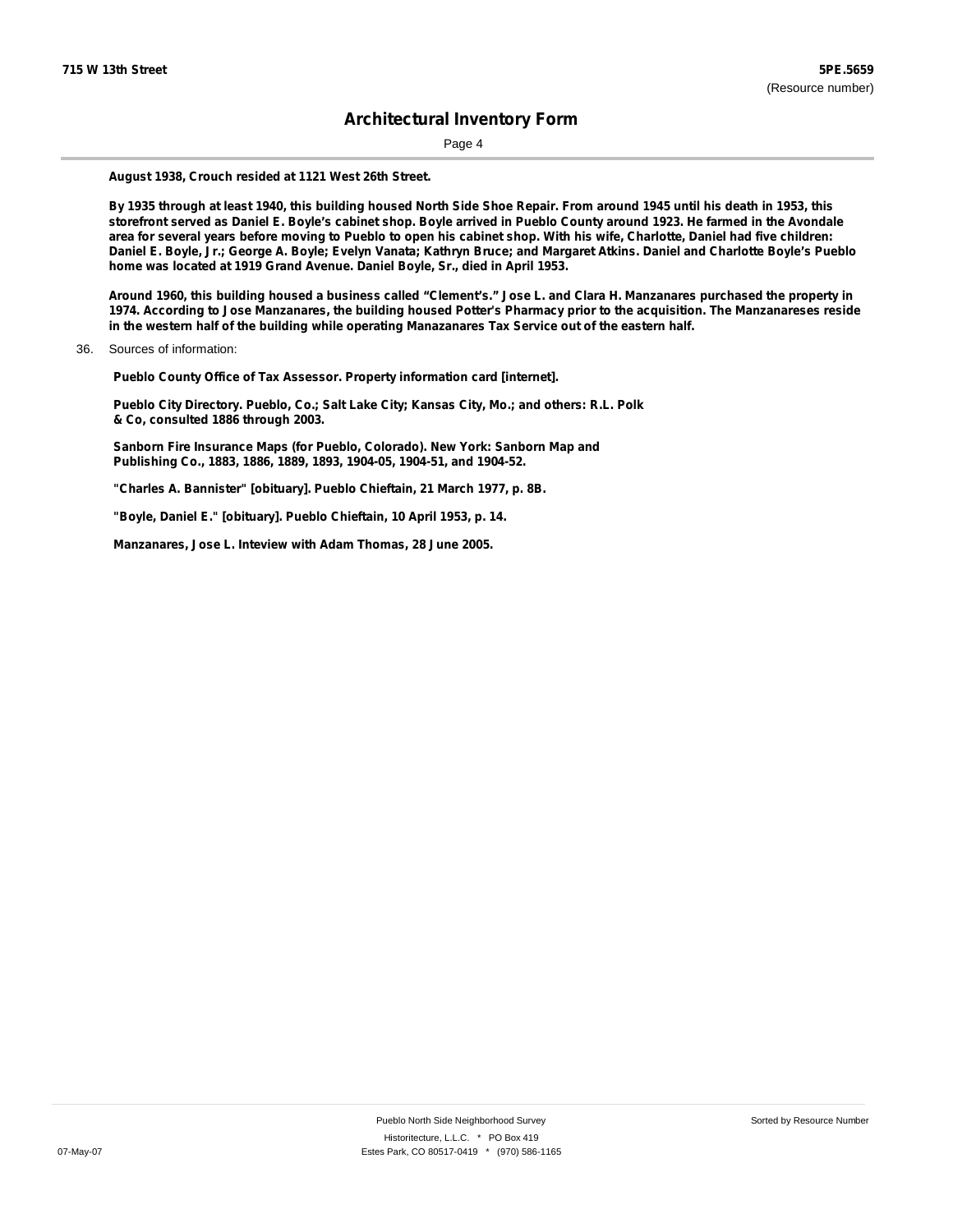۰

Sorted by Resource Number

# **Architectural Inventory Form**

Page 5

|     | <b>VI. SIGNIFICANCE</b>                                                                                                                                                                                                                                       |  |  |  |  |  |  |
|-----|---------------------------------------------------------------------------------------------------------------------------------------------------------------------------------------------------------------------------------------------------------------|--|--|--|--|--|--|
| 37. | Local landmark designation:<br>Yes $\Box$<br>No.<br>$\mathbf{r}_1$                                                                                                                                                                                            |  |  |  |  |  |  |
|     | Designation authority:                                                                                                                                                                                                                                        |  |  |  |  |  |  |
|     | Date of designation:                                                                                                                                                                                                                                          |  |  |  |  |  |  |
| 38. | Applicable National Register criteria:                                                                                                                                                                                                                        |  |  |  |  |  |  |
|     |                                                                                                                                                                                                                                                               |  |  |  |  |  |  |
|     | A. Associated with events that have made a significant contribution to the broad pattern of our history.<br>M<br>B. Associated with the lives of persons significant in our past.<br>$\Box$                                                                   |  |  |  |  |  |  |
|     | C. Embodies the distinctive characteristics of a type, period, or method of construction, or represents the work<br>$\overline{\phantom{a}}$<br>of a master, or that possess high artistic values, or represents a significant and distinguished entity whose |  |  |  |  |  |  |
|     | components may lack individual distinction.<br>D. Has yielded, or may be likely to yield, information important in history or prehistory.                                                                                                                     |  |  |  |  |  |  |
|     | Qualifies under Criteria Considerations A through G (see manual).<br>$\overline{\phantom{a}}$                                                                                                                                                                 |  |  |  |  |  |  |
|     | Does not meet any of the above National Register criteria.                                                                                                                                                                                                    |  |  |  |  |  |  |
|     | <b>Pueblo Standards for Designation:</b>                                                                                                                                                                                                                      |  |  |  |  |  |  |
|     | 1a. History                                                                                                                                                                                                                                                   |  |  |  |  |  |  |
|     | Have direct association with the historical development of the city, state, or nation; or<br>$\overline{\phantom{a}}$ .                                                                                                                                       |  |  |  |  |  |  |
|     | <u>1b. History</u>                                                                                                                                                                                                                                            |  |  |  |  |  |  |
|     | Be the site of a significant historic event; or<br>$\Box$                                                                                                                                                                                                     |  |  |  |  |  |  |
|     | 1c. History                                                                                                                                                                                                                                                   |  |  |  |  |  |  |
|     | Have direct and substantial association with a person or group of persons who had influence on society.<br>$\Box$                                                                                                                                             |  |  |  |  |  |  |
|     | 2a. Architecture                                                                                                                                                                                                                                              |  |  |  |  |  |  |
|     | Embody distinguishing characteristics of an architectural style or type; or<br>$\Box$                                                                                                                                                                         |  |  |  |  |  |  |
|     | 2b. Architecture                                                                                                                                                                                                                                              |  |  |  |  |  |  |
|     | Be a significant example of the work of a recognized architect or master builder, or<br>$\overline{\phantom{a}}$                                                                                                                                              |  |  |  |  |  |  |
|     | 2c. Architecture<br>Contain elements of architectural design, engineering, materials, craftsmanship, or artistic merit which represent a<br>$\Box$<br>significant or influential innovation;                                                                  |  |  |  |  |  |  |
|     | 2d. Architecture                                                                                                                                                                                                                                              |  |  |  |  |  |  |
|     | Portray the environment of a group of people or physical development of an area of the city in an era of history<br>$\overline{\phantom{a}}$<br>characterized by a distinctive architectural style.                                                           |  |  |  |  |  |  |
|     | 3a. Geography                                                                                                                                                                                                                                                 |  |  |  |  |  |  |
|     | Have a prominent location or be an established, familiar, and orienting visual feature of the contemporary city, or                                                                                                                                           |  |  |  |  |  |  |
|     | 3b. Geography                                                                                                                                                                                                                                                 |  |  |  |  |  |  |
|     | Promote understanding and appreciation of Pueblo's environment by means of distinctive physical characteristics<br>or rarity; or                                                                                                                              |  |  |  |  |  |  |
|     | 3c. Geography                                                                                                                                                                                                                                                 |  |  |  |  |  |  |
|     | Make a special contribution to Pueblo's distinctive character.<br>$\Box$                                                                                                                                                                                      |  |  |  |  |  |  |
|     | Not Applicable                                                                                                                                                                                                                                                |  |  |  |  |  |  |
|     | Does not meet any of the above Pueblo landmark criteria.<br>$\Box$                                                                                                                                                                                            |  |  |  |  |  |  |
| 39. | Area(s) of Significance:<br><b>Commerce</b>                                                                                                                                                                                                                   |  |  |  |  |  |  |
| 40. | Period of Significance:<br>1920                                                                                                                                                                                                                               |  |  |  |  |  |  |
| 41. | Level of significance:<br>National:<br>State<br>Local<br>$\Box$                                                                                                                                                                                               |  |  |  |  |  |  |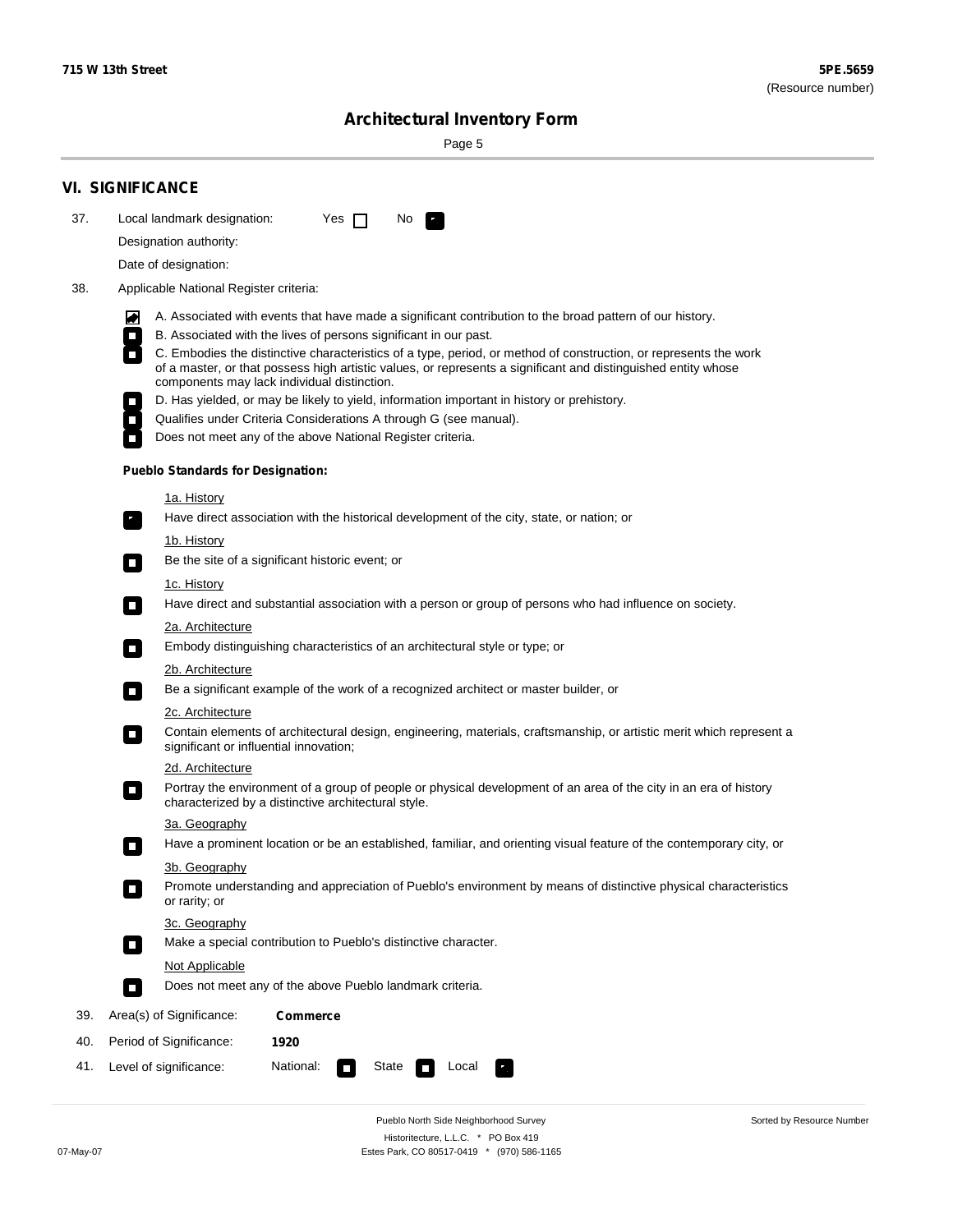Page 6

#### 42. Statement of significance:

This property is historically significant under National Register criterion A (Pueblo Local Landmark criterion 1A) for its association with the development of small businesses in the otherwise residential confines of Pueblo's North Side Neighborhood. However, the levels of architectural and historical significance, combined with physical integrity, are not to the extent that this property would qualify for individual listing in the National Register of Historic Places, the Colorado State Register of Historic Properties, or as a City of Pueblo Landmark. Because of the lack of physical integrity, it should not be **considered a contributing resource within any potential historic district.**

43. Assessment of historic physical integrity related to significance:

Constructed in 1920, this building exhibits a low level of physical integrity relative to the seven aspects of integrity as defined by the National Park Service and the Colorado Historical Society: location, setting, design, materials, workmanship, feeling, and association. A residential expansion after 1974 more than doubled the size of this former storefront and added an entirely **new roof structure.**

> Yes Yes

No

N/A N/A

### **VII. NATIONAL REGISTER ELIGIBILITY ASSESSMENT**

| 44.                                                                                                                                                                                                                                                                                                                                                   |  | National Register eligibility field assessment: |     |     | $\Box$ Individually eligible | Not eligible | $\Box$ Need data |
|-------------------------------------------------------------------------------------------------------------------------------------------------------------------------------------------------------------------------------------------------------------------------------------------------------------------------------------------------------|--|-------------------------------------------------|-----|-----|------------------------------|--------------|------------------|
|                                                                                                                                                                                                                                                                                                                                                       |  | Local landmark eligibility field assessment:    |     |     | $\Box$ Individually eligible | Not eligible | $\Box$ Need data |
| 45.                                                                                                                                                                                                                                                                                                                                                   |  | Is there National Register district potential?  | Yes | No. | <b>In</b>                    |              |                  |
| Discuss:<br>Pueblo's North Side Neighborhood represents the evolution of the city's professional middle and upper<br>classes. Its diversity of architectural styles and forms directly represents the city's changing economic and<br>cultural climates. As well, the neighborhood is distinctive because it appears to have evolved independently of |  |                                                 |     |     |                              |              |                  |

**the area's dominant industry, steel manufacturing.**

If there is National Register district potential, is this building contributing:

46. If the building is in existing National Register district, is it contributing:

### **VIII. RECORDING INFORMATION**

| 47. | Photograph numbers): | <b>CD-ROM Photo Disc: North Side Photos</b><br>File Name(s): 13thstw715                                                       |
|-----|----------------------|-------------------------------------------------------------------------------------------------------------------------------|
|     | Negatives filed at:  | <b>Special Collections</b><br><b>Robert Hoag Rawlings Public Library</b><br>100 East Abriendo Avenue<br>Pueblo, CO 81004-4290 |
| 48. | Report title:        | <b>Pueblo North Side Neighborhood Survey</b>                                                                                  |
| 49. | $Date(s)$ :          | 06/28/05                                                                                                                      |
| 50. | Recorder(s):         | <b>Adam Thomas</b>                                                                                                            |
| 51. | Organization:        | Historitecture, L.L.C.                                                                                                        |
| 52. | Address:             | <b>PO Box 419</b>                                                                                                             |
|     |                      | Estes Park, CO 80517-0419                                                                                                     |
| 53. | Phone number(s):     | (970) 586-1165                                                                                                                |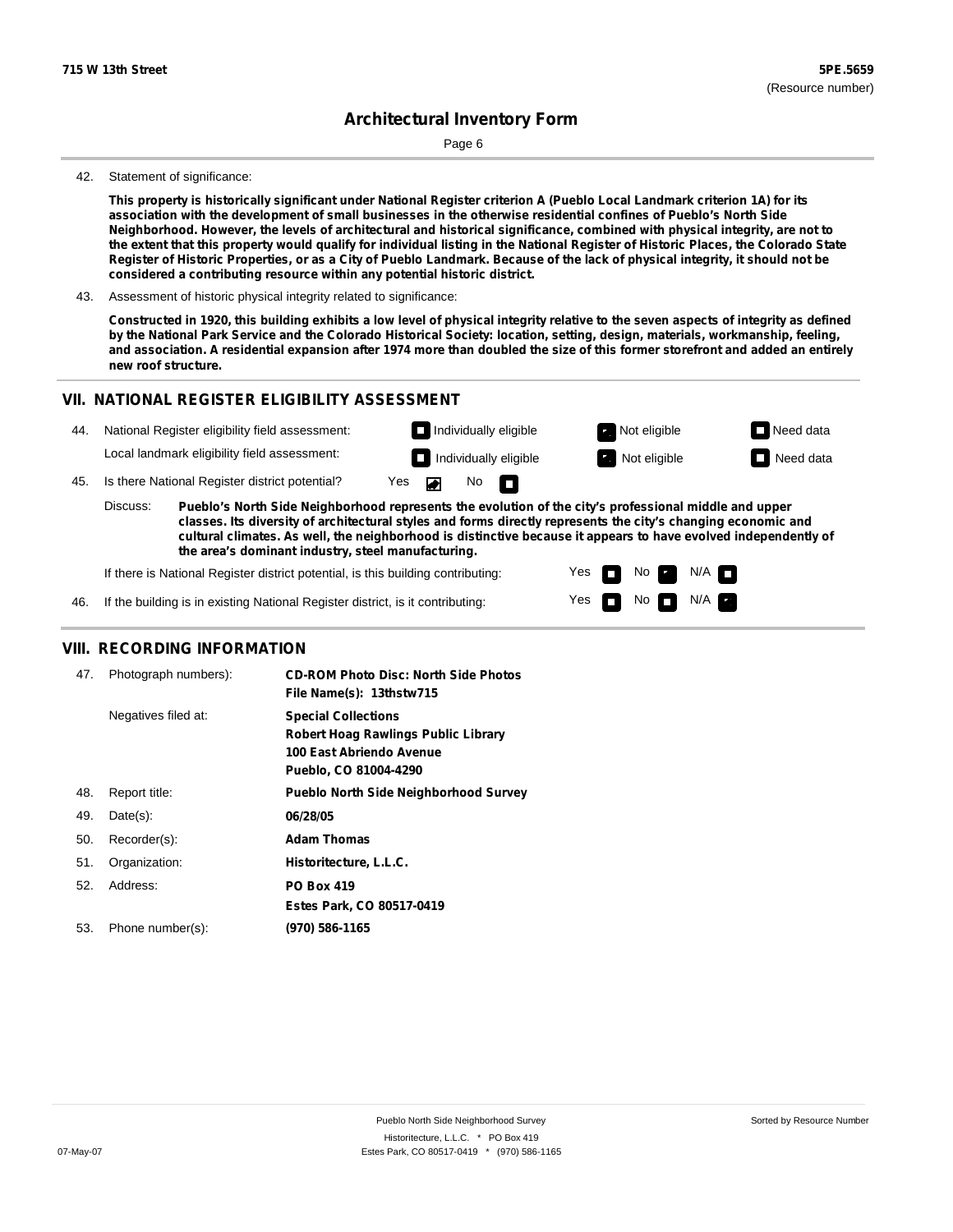Page 7